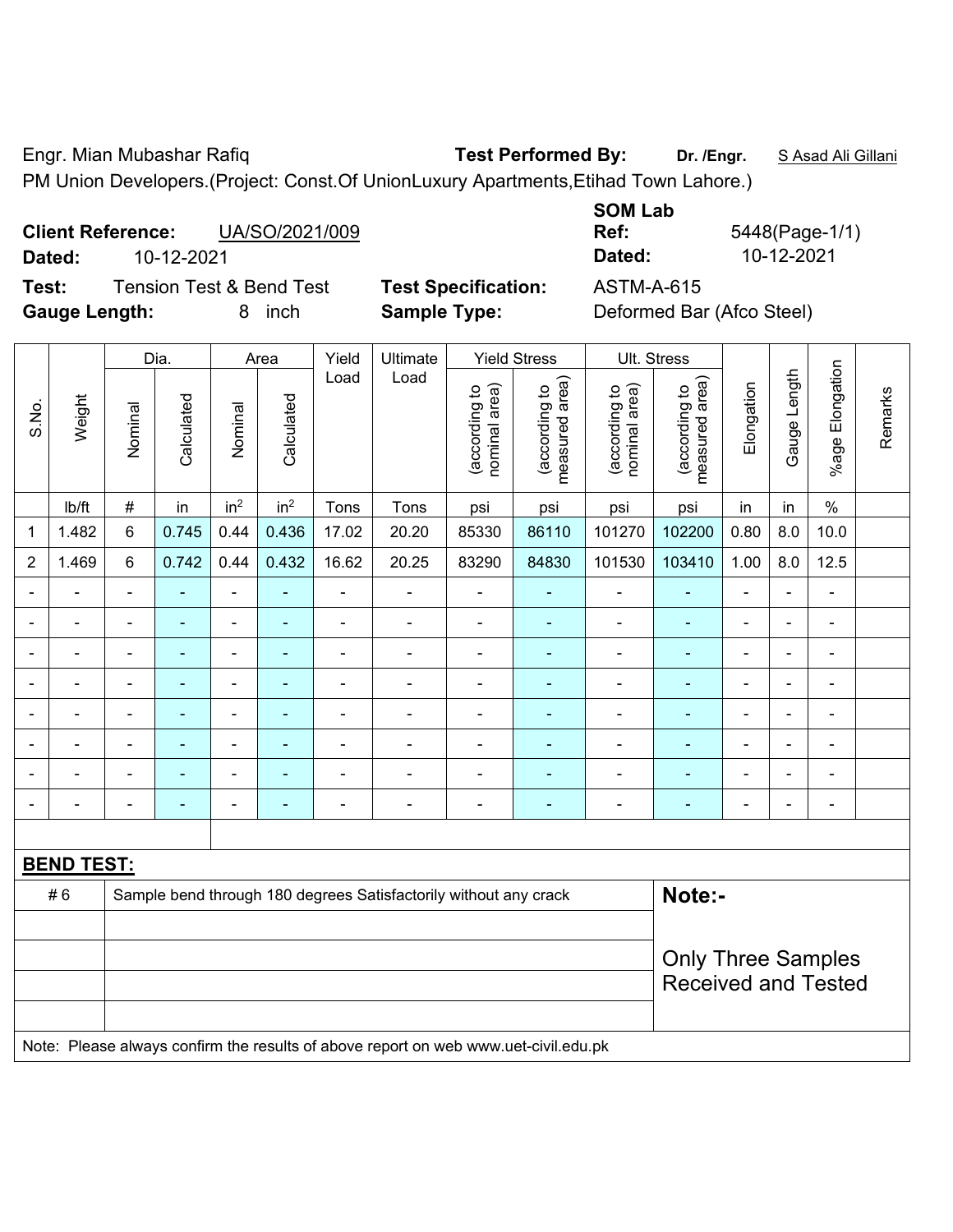Kifayat Hussain Naqvi **Test Performed By:** Dr. /Engr. **SAsad Ali Gillani** Collani

CRE Kachhi Canal Rem.Works Consults-DAY(Earth W,Structure and Lining of Main Canal &Distbtrs)

| <b>Client Reference:</b> | KCP/CRE/KC-6B(4R)/UET/70 |
|--------------------------|--------------------------|
|                          |                          |

**Test:** Tension Test & Bend Test **Test Specification:** ASTM-A-615 **Gauge Length:** 8 inch **Sample Type:** Deformed Bar (ITTEFAQ Steel)

**SOM Lab Ref:** 5450(Page-1/1) **Dated:** 05-12-2021 **Dated:** 10-12-2021

|                |                   | Dia.           |                                                                  | Area                     |                 | Yield                        | Ultimate       | <b>Yield Stress</b>            |                                 | Ult. Stress                    |                                                         |                |                |                 |         |
|----------------|-------------------|----------------|------------------------------------------------------------------|--------------------------|-----------------|------------------------------|----------------|--------------------------------|---------------------------------|--------------------------------|---------------------------------------------------------|----------------|----------------|-----------------|---------|
| S.No.          | Weight            | Nominal        | Calculated                                                       | Nominal                  | Calculated      | Load                         | Load           | nominal area)<br>(according to | (according to<br>measured area) | nominal area)<br>(according to | measured area)<br>(according to                         | Elongation     | Gauge Length   | %age Elongation | Remarks |
|                | Ib/ft             | $\#$           | in                                                               | in <sup>2</sup>          | in <sup>2</sup> | Tons                         | Tons           | psi                            | psi                             | psi                            | psi                                                     | in             | in             | $\%$            |         |
| 1              | 1.506             | 6              | 0.751                                                            | 0.44                     | 0.443           | 15.62                        | 20.46          | 78280                          | 77750                           | 102550                         | 101850                                                  | 1.00           | 8.0            | 12.5            |         |
| $\overline{c}$ | 1.504             | 6              | 0.750                                                            | 0.44                     | 0.442           | 14.34                        | 19.69          | 71890                          | 71570                           | 98720                          | 98270                                                   | 1.00           | 8.0            | 12.5            |         |
| $\blacksquare$ | $\blacksquare$    | $\blacksquare$ | ٠                                                                | $\blacksquare$           |                 | $\qquad \qquad \blacksquare$ | $\blacksquare$ | $\blacksquare$                 | $\blacksquare$                  | $\blacksquare$                 | $\blacksquare$                                          | $\blacksquare$ | $\blacksquare$ | $\blacksquare$  |         |
| $\blacksquare$ | -                 | $\blacksquare$ |                                                                  | $\blacksquare$           |                 | ۰                            | $\blacksquare$ | $\blacksquare$                 | $\blacksquare$                  | $\blacksquare$                 | $\overline{\phantom{0}}$                                | ۰              |                | $\blacksquare$  |         |
| $\blacksquare$ | ۰                 | $\blacksquare$ | $\blacksquare$                                                   | $\overline{\phantom{a}}$ | $\blacksquare$  | $\overline{\phantom{0}}$     | $\blacksquare$ | $\overline{a}$                 | ۰                               | $\blacksquare$                 | $\blacksquare$                                          | ۰              | $\blacksquare$ | $\blacksquare$  |         |
| $\blacksquare$ | ۰                 | $\blacksquare$ | $\blacksquare$                                                   | $\blacksquare$           | ÷               | $\overline{\phantom{0}}$     | $\blacksquare$ | $\blacksquare$                 | ۰                               | $\overline{\phantom{0}}$       | $\overline{a}$                                          | $\blacksquare$ |                | $\blacksquare$  |         |
| $\blacksquare$ | ۰                 | $\blacksquare$ | $\overline{\phantom{0}}$                                         | $\blacksquare$           |                 | $\overline{a}$               | $\blacksquare$ | $\overline{a}$                 | ٠                               | $\blacksquare$                 |                                                         | -              | $\blacksquare$ | $\blacksquare$  |         |
| $\blacksquare$ | $\blacksquare$    | $\blacksquare$ | $\blacksquare$                                                   | $\blacksquare$           | $\blacksquare$  | $\overline{a}$               | $\blacksquare$ | $\blacksquare$                 | ۰                               | $\blacksquare$                 | $\blacksquare$                                          | ۰              | $\blacksquare$ | ä,              |         |
| $\blacksquare$ |                   | $\blacksquare$ | $\overline{\phantom{0}}$                                         | $\overline{\phantom{0}}$ | $\blacksquare$  | $\overline{a}$               | $\blacksquare$ | $\overline{a}$                 | ۰                               | $\blacksquare$                 | ٠                                                       | $\blacksquare$ | $\blacksquare$ | $\overline{a}$  |         |
| $\blacksquare$ | $\blacksquare$    | $\blacksquare$ |                                                                  | $\blacksquare$           |                 | $\blacksquare$               | $\blacksquare$ | $\blacksquare$                 | $\blacksquare$                  | $\blacksquare$                 |                                                         | $\blacksquare$ |                | $\blacksquare$  |         |
|                |                   |                |                                                                  |                          |                 |                              |                |                                |                                 |                                |                                                         |                |                |                 |         |
|                | <b>BEND TEST:</b> |                |                                                                  |                          |                 |                              |                |                                |                                 |                                |                                                         |                |                |                 |         |
| #6             |                   |                | Sample bend through 180 degrees Satisfactorily without any crack |                          |                 |                              |                |                                |                                 |                                | Note:-                                                  |                |                |                 |         |
|                |                   |                |                                                                  |                          |                 |                              |                |                                |                                 |                                | <b>Only Three Samples</b><br><b>Received and Tested</b> |                |                |                 |         |

Note: Please always confirm the results of above report on web www.uet-civil.edu.pk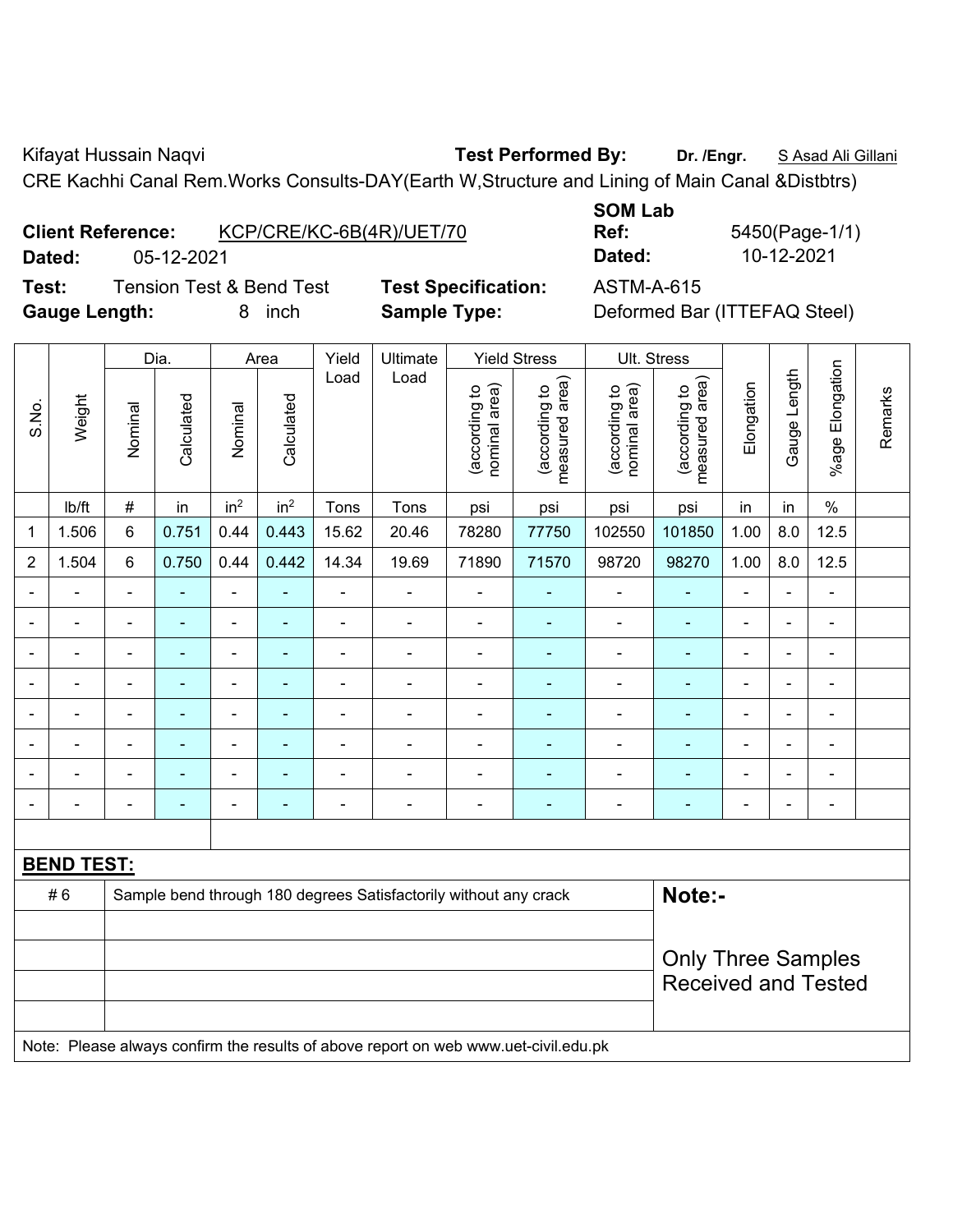M Sadiq Associates **Test Performed By: Dr. /Engr.** Asad Ghalani

Construction And Real Estates,Lahore Cantt.(Dreem Galleria)

**Client Reference:** Nil

**Test:** Tension Test & Bend Test **Test Specification:** ASTM-A-615 **Gauge Length:** 8 inch **Sample Type:** Deformed Bar

**SOM Lab Ref:** 5452(Page-1/1) **Dated:** 10-12-2021 **Dated:** 10-12-2021

Dia. | Area | Yield | Ultimate | Yield Stress | Ult. Stress %age Elongation %age Elongation Gauge Length Load Load Gauge Length (according to<br>measured area) measured area) (according to<br>measured area) measured area) (according to<br>nominal area) (according to<br>nominal area) **Elongation** nominal area) nominal area) Elongation (according to (according to (according to (according to Remarks Remarks **Calculated Calculated** Weight Calculated Calculated S.No. Nominal Nominal Vominal Vominal | lb/ft | # | in | in<sup>2</sup> | in<sup>2</sup> | Tons | Tons | psi | psi | psi | psi | in | in | % 1 | 2.618 | 8 | 0.990 | 0.79 | 0.769 | 24.54 | 35.58 | 68500 | 70370 | 99320 | 102030 | 1.40 | 8.0 | 17.5 2 | 1.494 | 6 | 0.748 | 0.44 | 0.439 | 16.26 | 21.07 | 81500 | 81680 | 105610 | 105850 | 1.20 | 8.0 | 15.0 3 | 0.657 | 4 | 0.496 | 0.20 | 0.193 | 7.49 | 8.99 | 82620 | 85620 | 99150 | 102740 | 1.00 | 8.0 | 12.5 - - - - - - - - - - - - - - - - - - - - - - - - - - - - - - - - - - - - - - - - - - - - - - - - - - - - - - - - - - - - - - - - - - - - - - - - - - - - - - - - - - - - - - - - - - - - - - - - - - - - - - - - - **BEND TEST:**  -- No Bend test performed **Note:**-Only Three Samples Received and Tested Note: Please always confirm the results of above report on web www.uet-civil.edu.pk